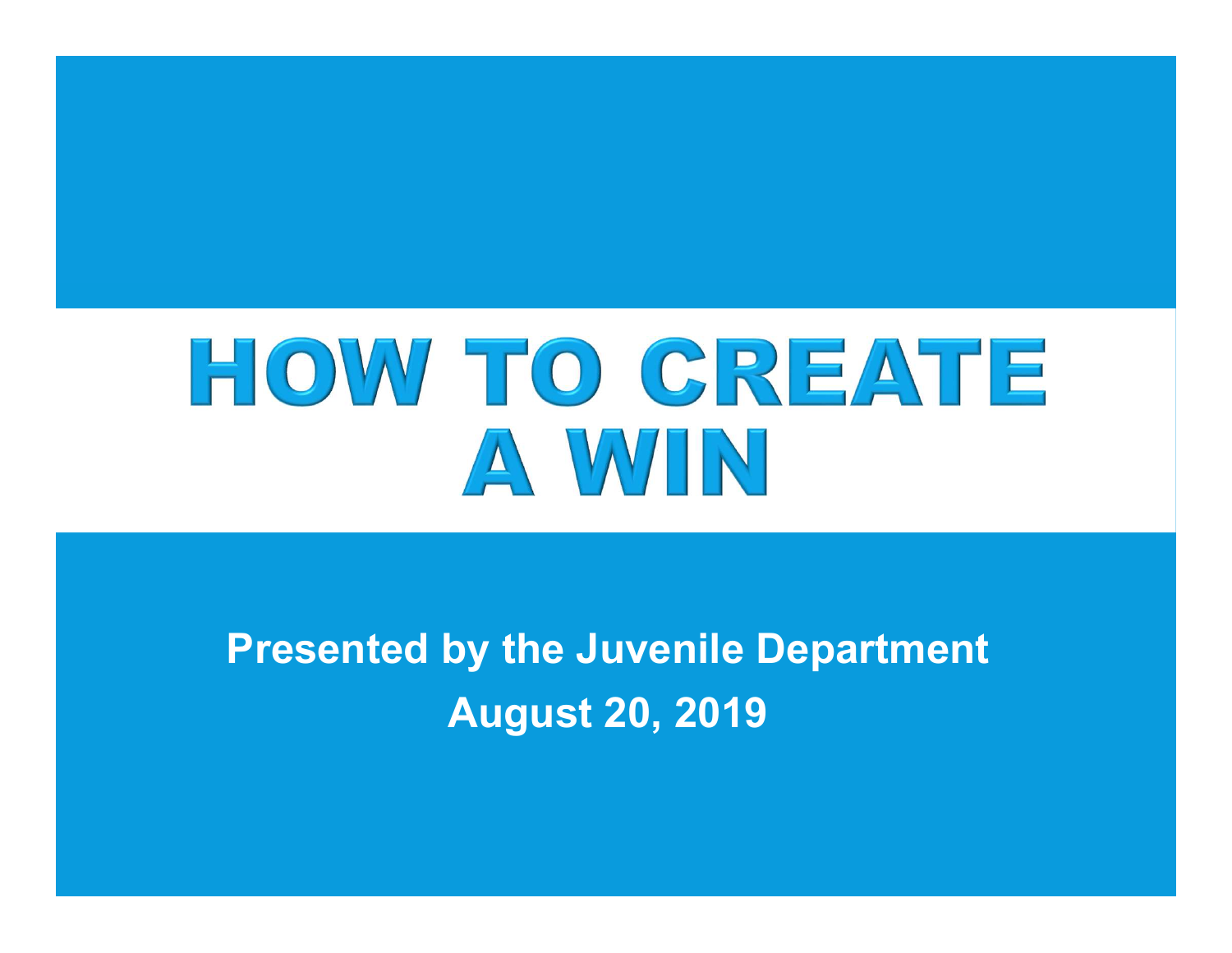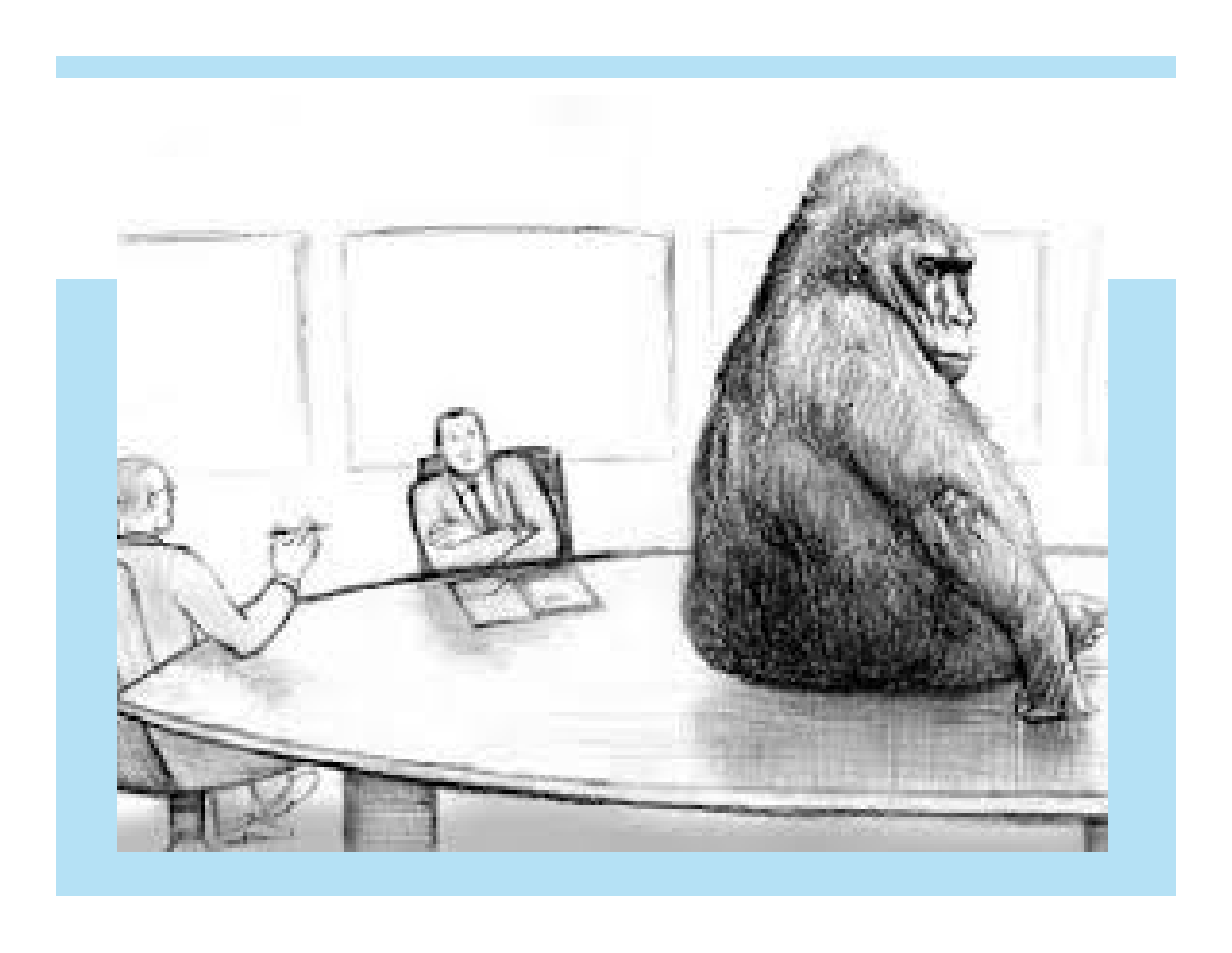### AWARD HIGHLIGHTS

- **AWARD HIGHLIGHTS<br>
2013: RADAR Missouri Association of<br>
Counties Program Excellence Award** Counties Program Excellence Award **2013: RADAR – Missouri Association of<br>Counties Program Excellence Award<br><b>2014:** Missouri Supreme Court<br>Permanency Award<br>**2015:** GEMS - USA Unites Award<br>**2016:** Missouri Supreme Court
- 2014: Missouri Supreme Court Permanency Award
- 

2016: Missouri Supreme Court Permanency Award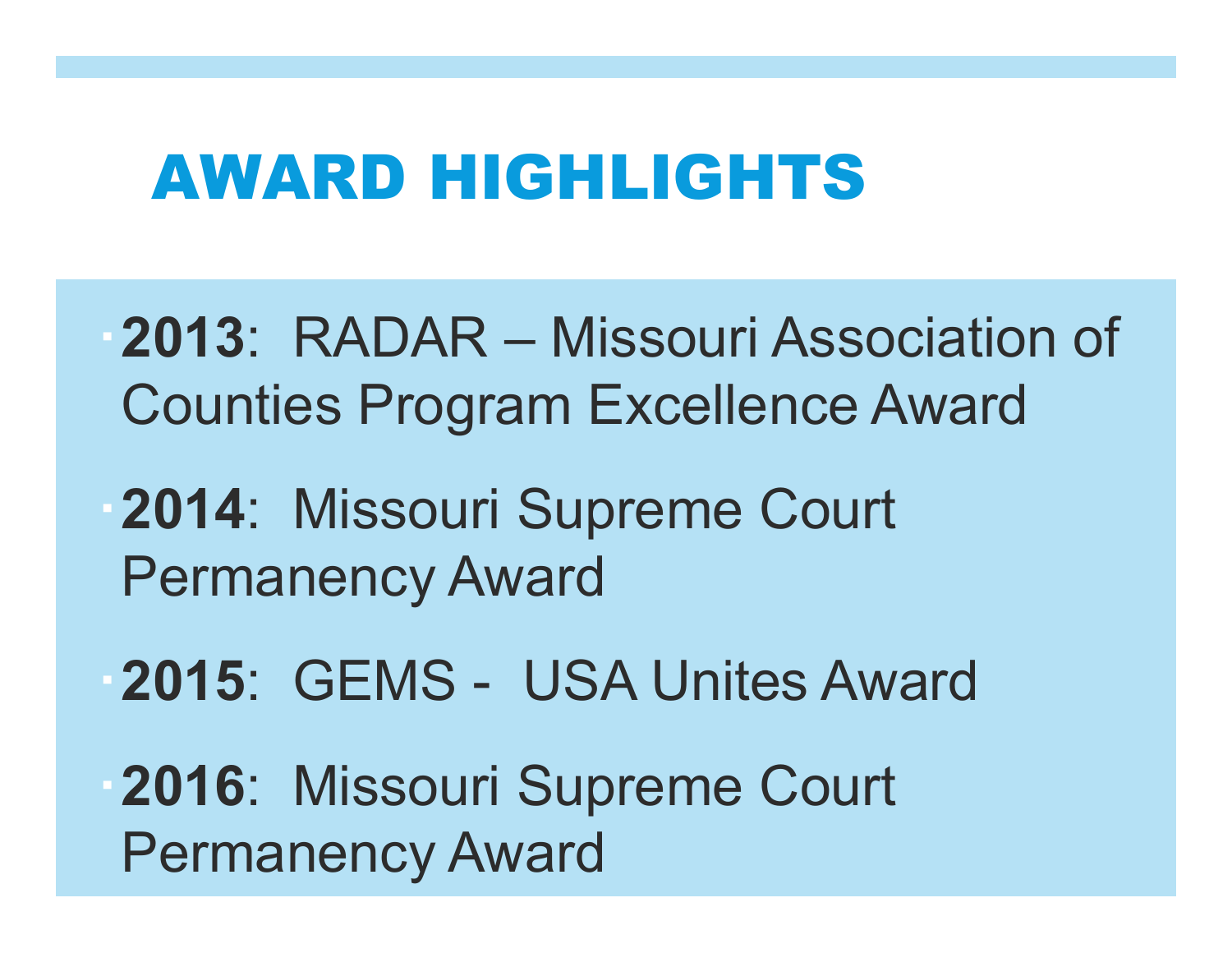# AWARD - HIGHLIGHTS

- 2017: Missouri Supreme Court Permanency Award **AWARD - HIGHLIGHTS<br>
2017: Missouri Supreme Court Permanency<br>
2017: TNT – Missouri Juvenile Justice<br>
Association Award of Excellence 2017:** Missouri Supreme Court Permanency<br>Award<br>**2017:** TNT – Missouri Juvenile Justice<br>Association Award of Excellence<br>**2018:** GCYA - Missouri Juvenile Justice<br>Association Award of Excellence
- Association Award of Excellence
- Association Award of Excellence
- 2018: Missouri Supreme Court Permanency Award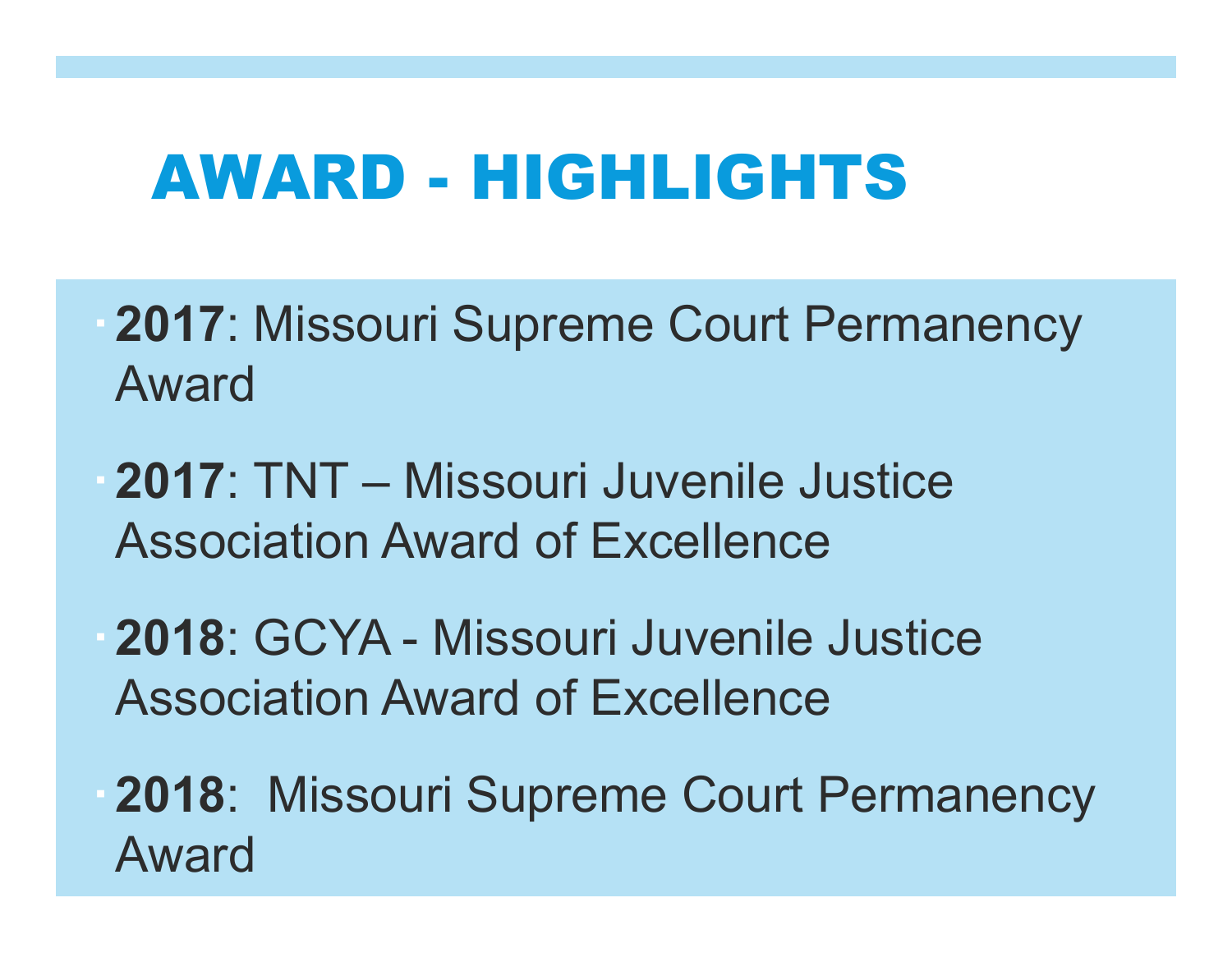### HOW TO GET THERE

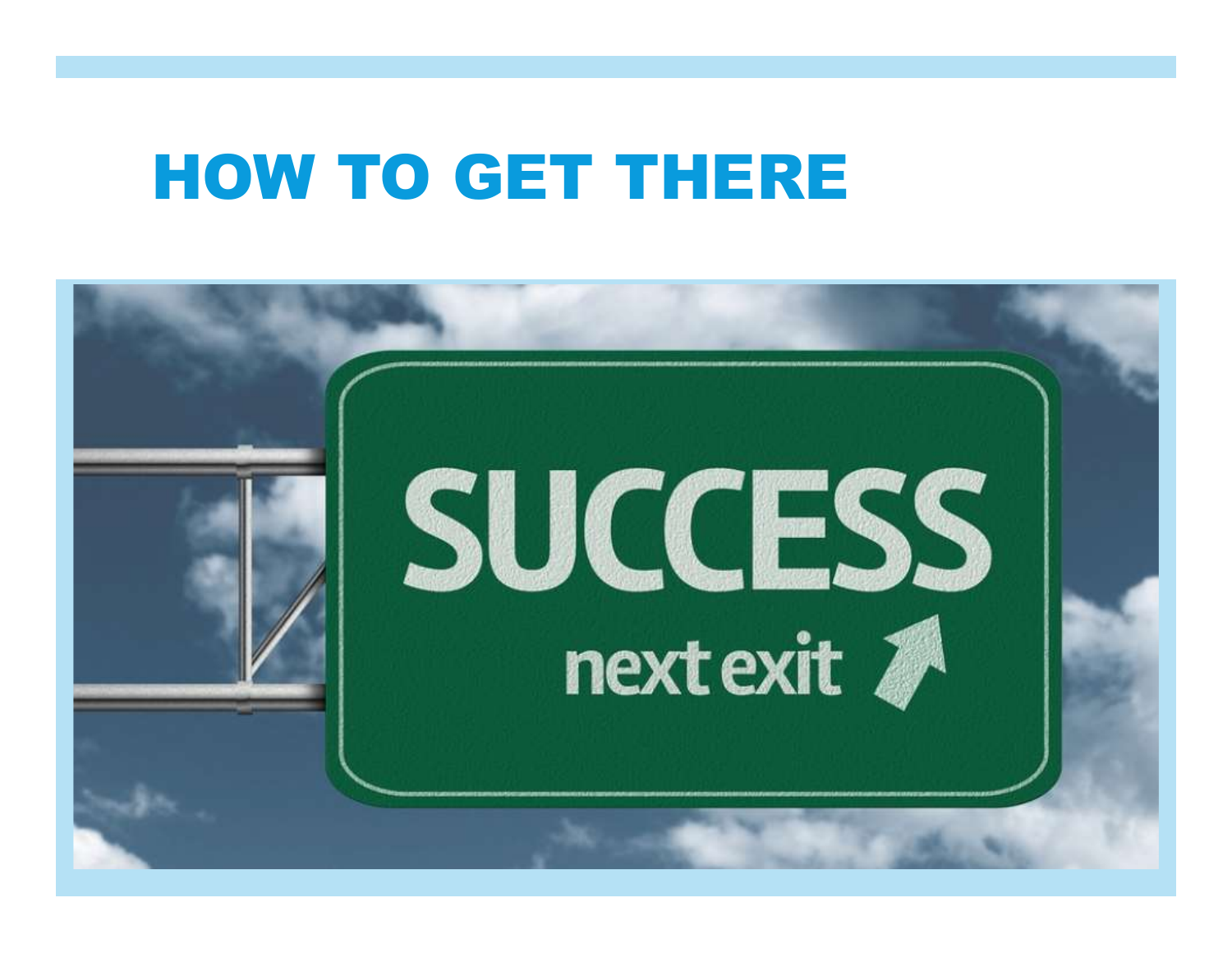### 1. KNOW YOUR WHY



Click Here to view the **TED Talk: Simon Sinek** - How Great Leaders Inspire Action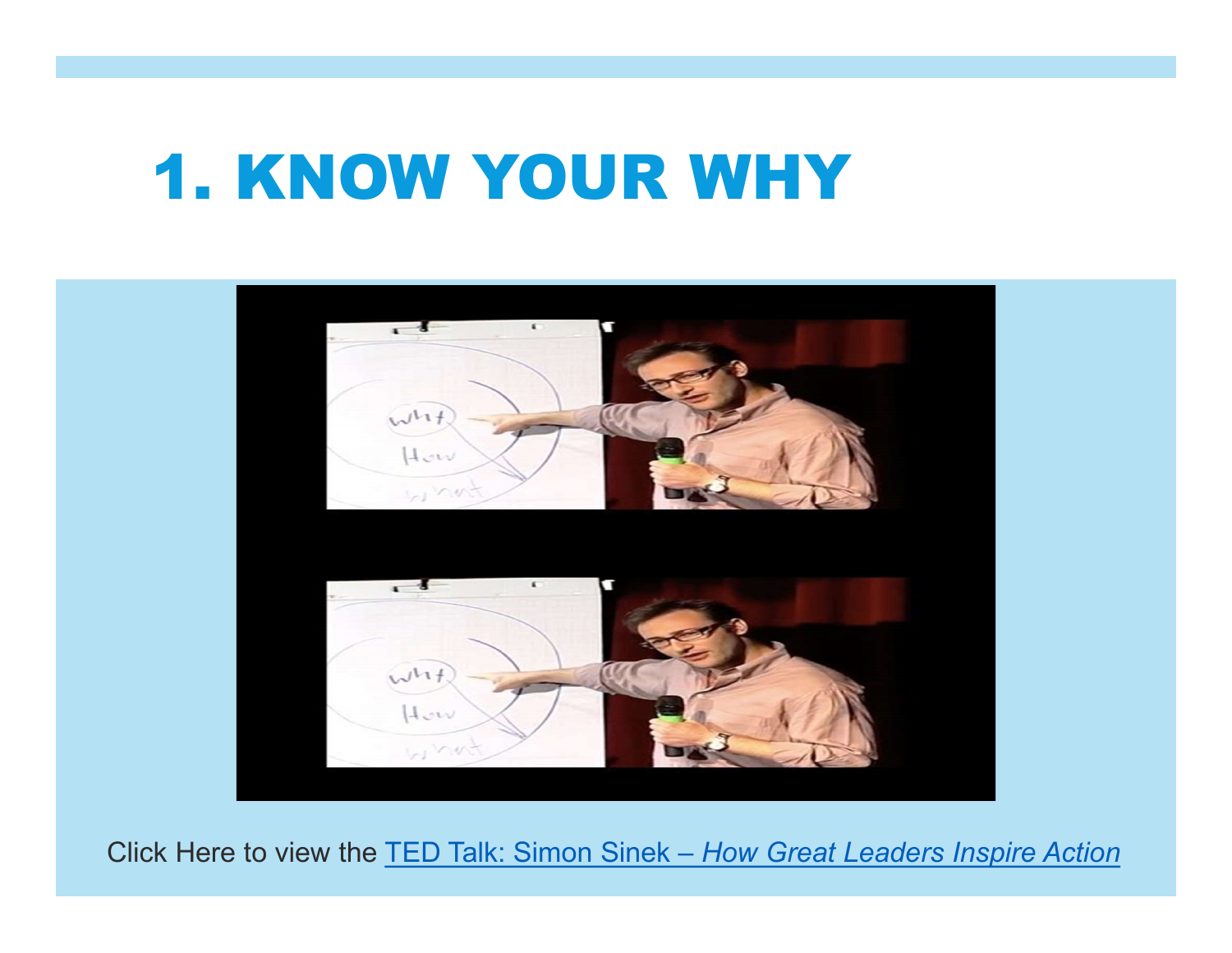## 2. HOW DOES YOUR WHY<br>INFORM YOUR WHAT<br>AND YOUR HOW? INFORM YOUR WHAT AND YOUR HOW?

Mission Statement: To provide prevention, intervention, and protection services to children, families, and the community, while promoting collaborative partnerships to improve the quality of life for the citizens of Greene County.

**Vision Statement:** The Greene County Juvenile Office will provide progressive, trauma-informed, best practice/evidence-based services to the children and families it serves.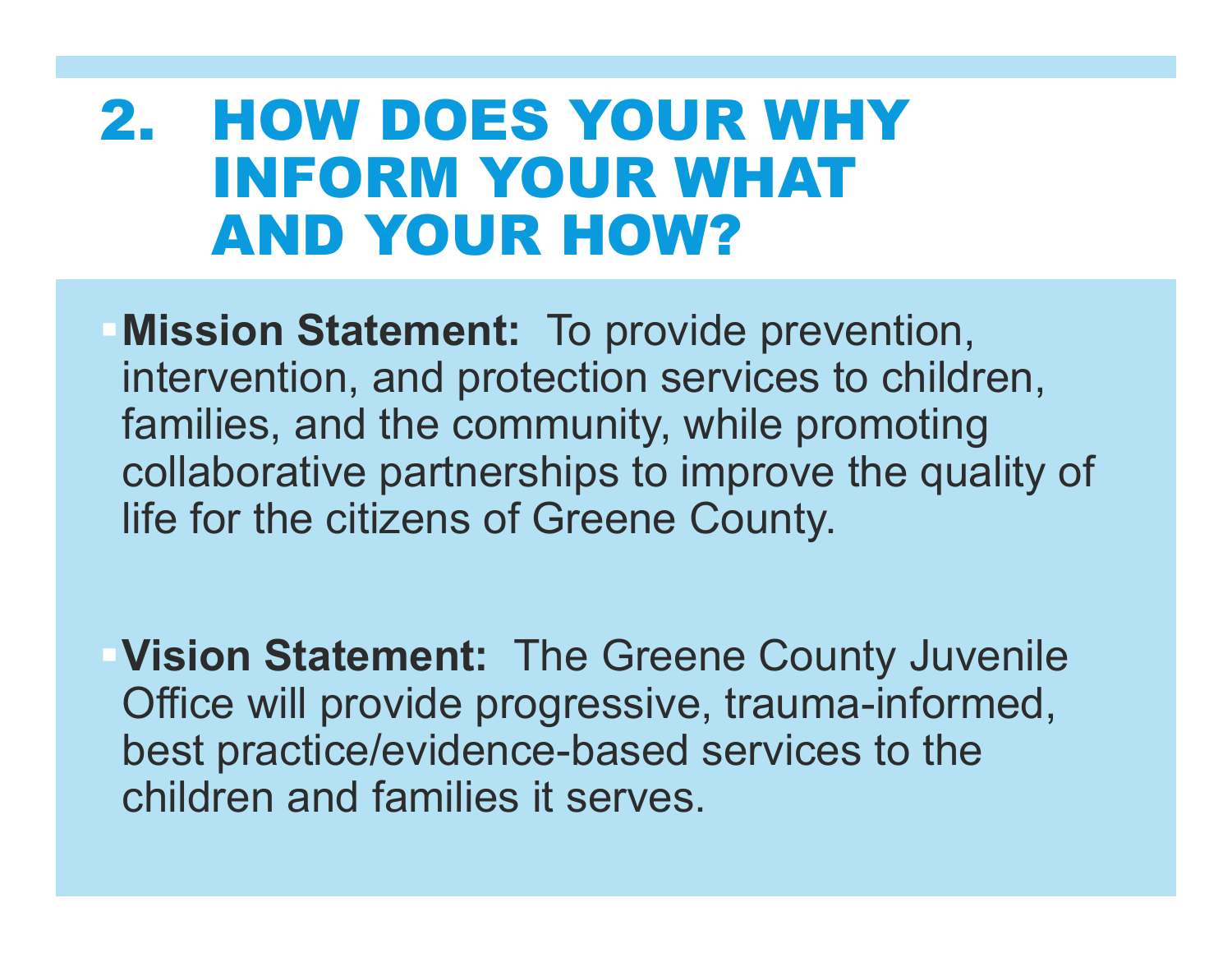# 3. WALK THE TRACKS/DO<br>A GAP ANALYSIS A GAP ANALYSIS

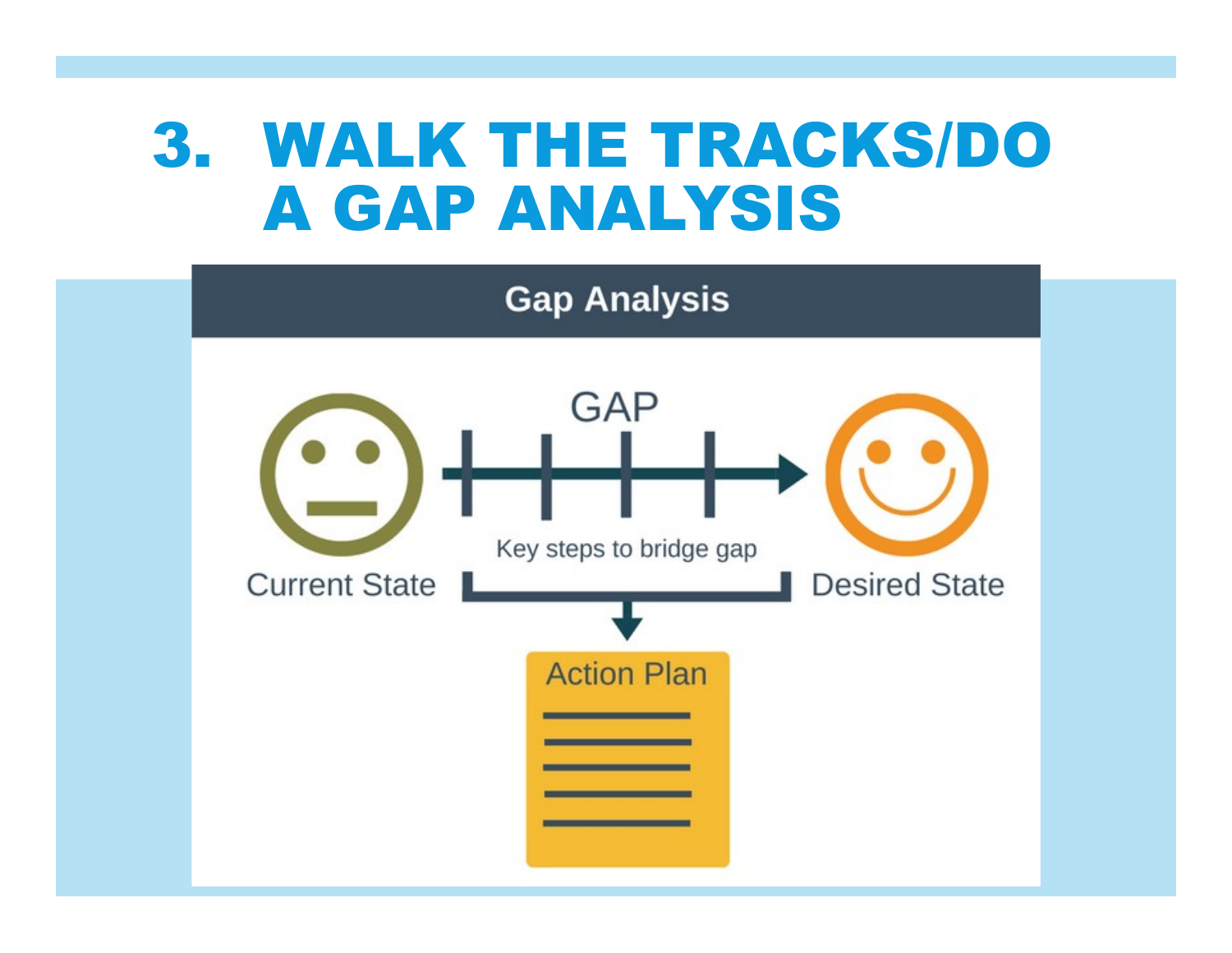### 4. THINK OUTSIDE THE BOX **4. THINK OUTSIDE**<br>**BOX**<br>If it ain't broke, break it!<br>If it ain't broke, improve it! **4. THINK OUTSIDE THET**<br> **BOX**<br>
If it ain't broke, break it!<br>
If it ain't broke, improve it!<br>
If it's legal, moral, and ethical, t

- 
- 
- **If it's legal, moral, and ethical, try it!**
- Don't be afraid to fail.
- Don't plan a good idea out of existence.
- Change should be organic.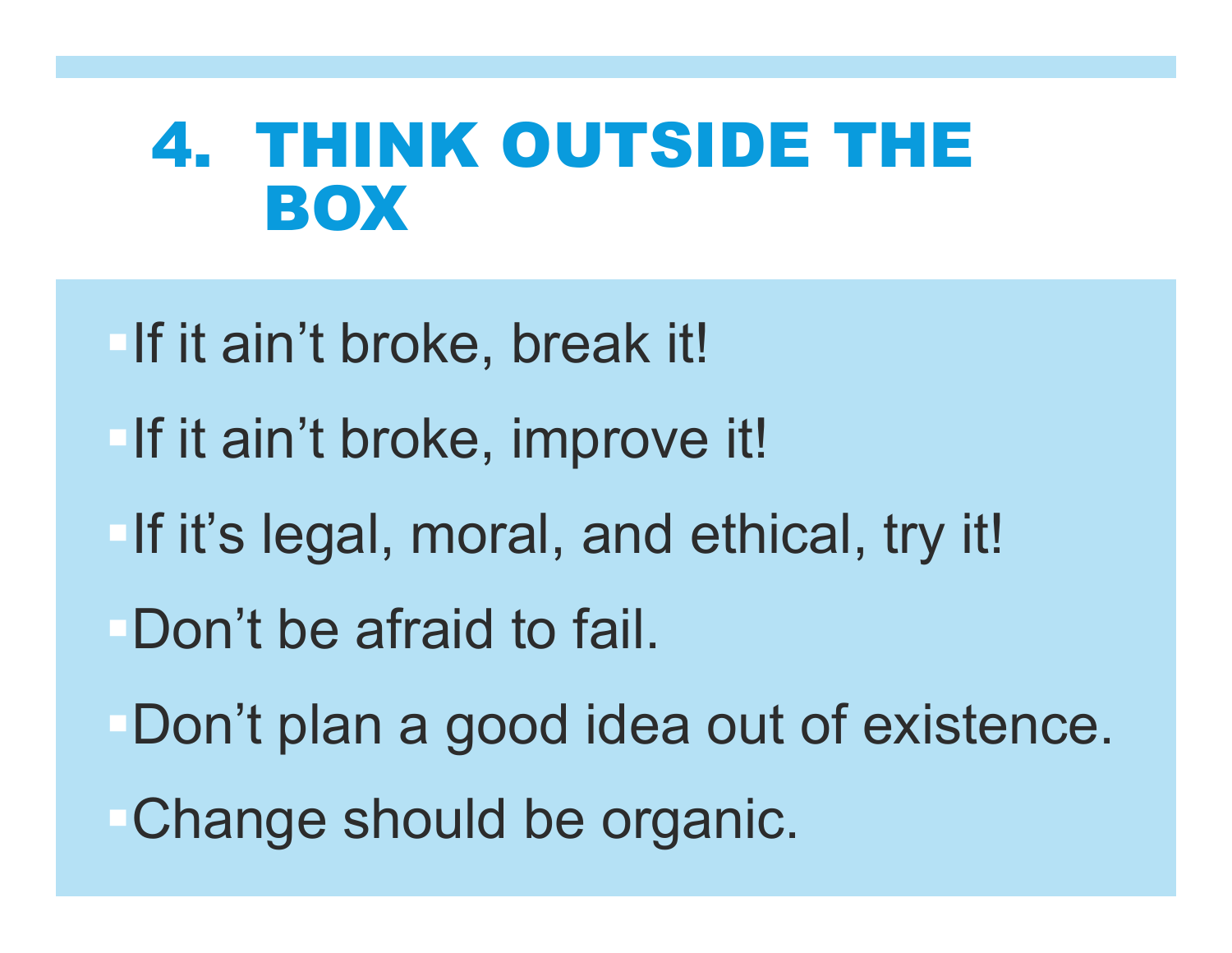### 5. COLLABORATE



### It's a team thing!